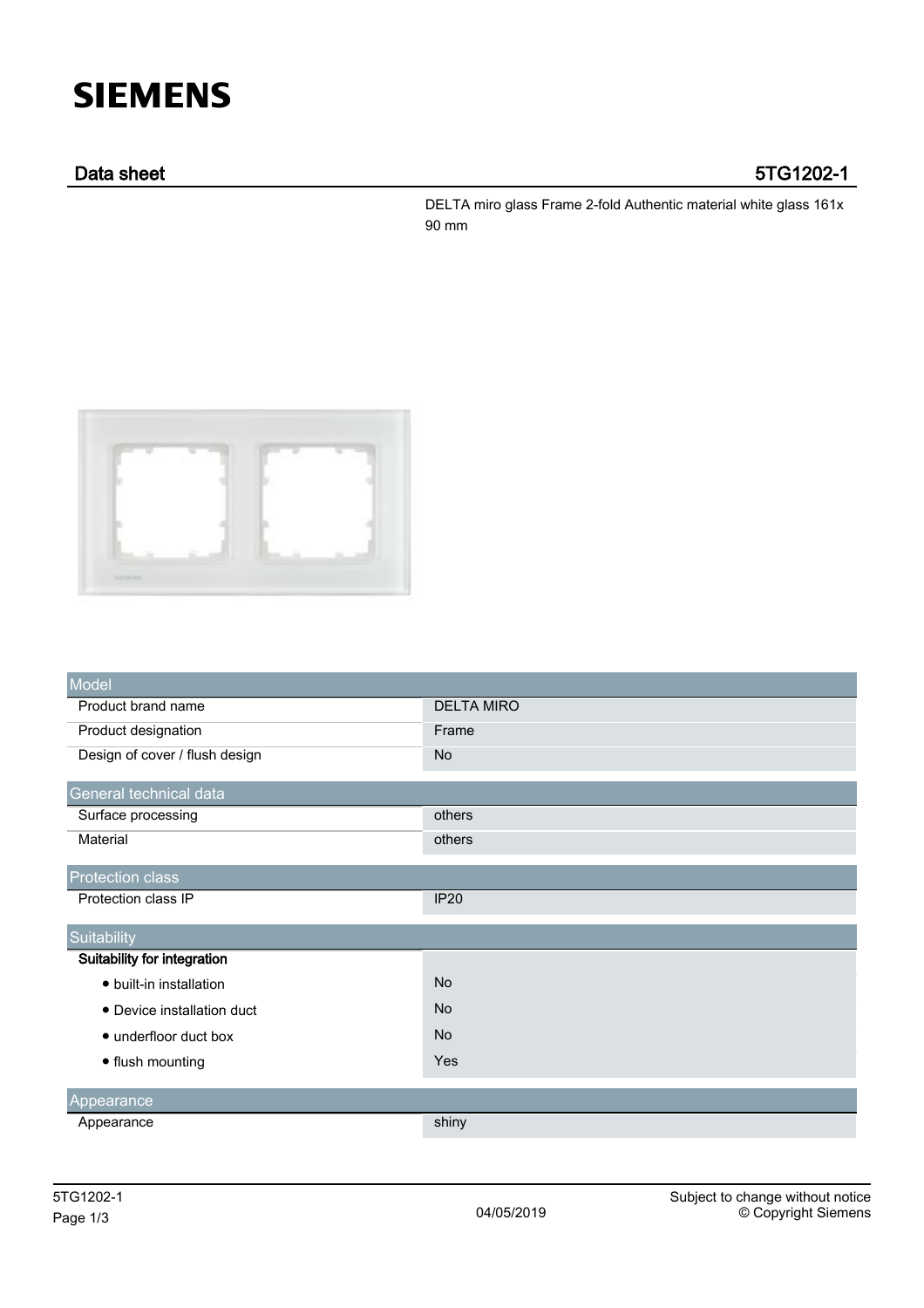| RAL color number          | 9010                    |  |
|---------------------------|-------------------------|--|
| Color                     | Crystal green           |  |
| Product details           |                         |  |
| Product component         |                         |  |
| • Labeling field          | <b>No</b>               |  |
| • Hinged lid              | <b>No</b>               |  |
| Product feature           |                         |  |
| • halogen-free            | Yes                     |  |
| $\bullet$ transparent     | <b>No</b>               |  |
| Number                    |                         |  |
| Number of units           | $\overline{c}$          |  |
| <b>Mechanical Design</b>  |                         |  |
| Height                    | 161 mm                  |  |
| Width                     | 90 mm                   |  |
| Mounting position         | horizontal and vertical |  |
| (mounting type)           | terminal mounting       |  |
| Material / of cover frame | glass                   |  |

#### **Certificates**

#### General Product Approval



### Further information

Information- and Downloadcenter (Catalogs, Brochures,…) <http://www.siemens.com/lowvoltage/catalogs>

Industry Mall (Online ordering system)

<https://mall.industry.siemens.com/mall/en/en/Catalog/product?mlfb=5TG1202-1>

Service&Support (Manuals, Certificates, Characteristics, FAQs,...) <https://support.industry.siemens.com/cs/ww/en/ps/5TG1202-1>

Image database (product images, 2D dimension drawings, 3D models, device circuit diagrams, ...) [http://www.automation.siemens.com/bilddb/cax\\_en.aspx?mlfb=5TG1202-1](http://www.automation.siemens.com/bilddb/cax_en.aspx?mlfb=5TG1202-1)

#### CAx-Online-Generator

<http://www.siemens.com/cax>

#### Tender specifications

<http://www.siemens.com/specifications>